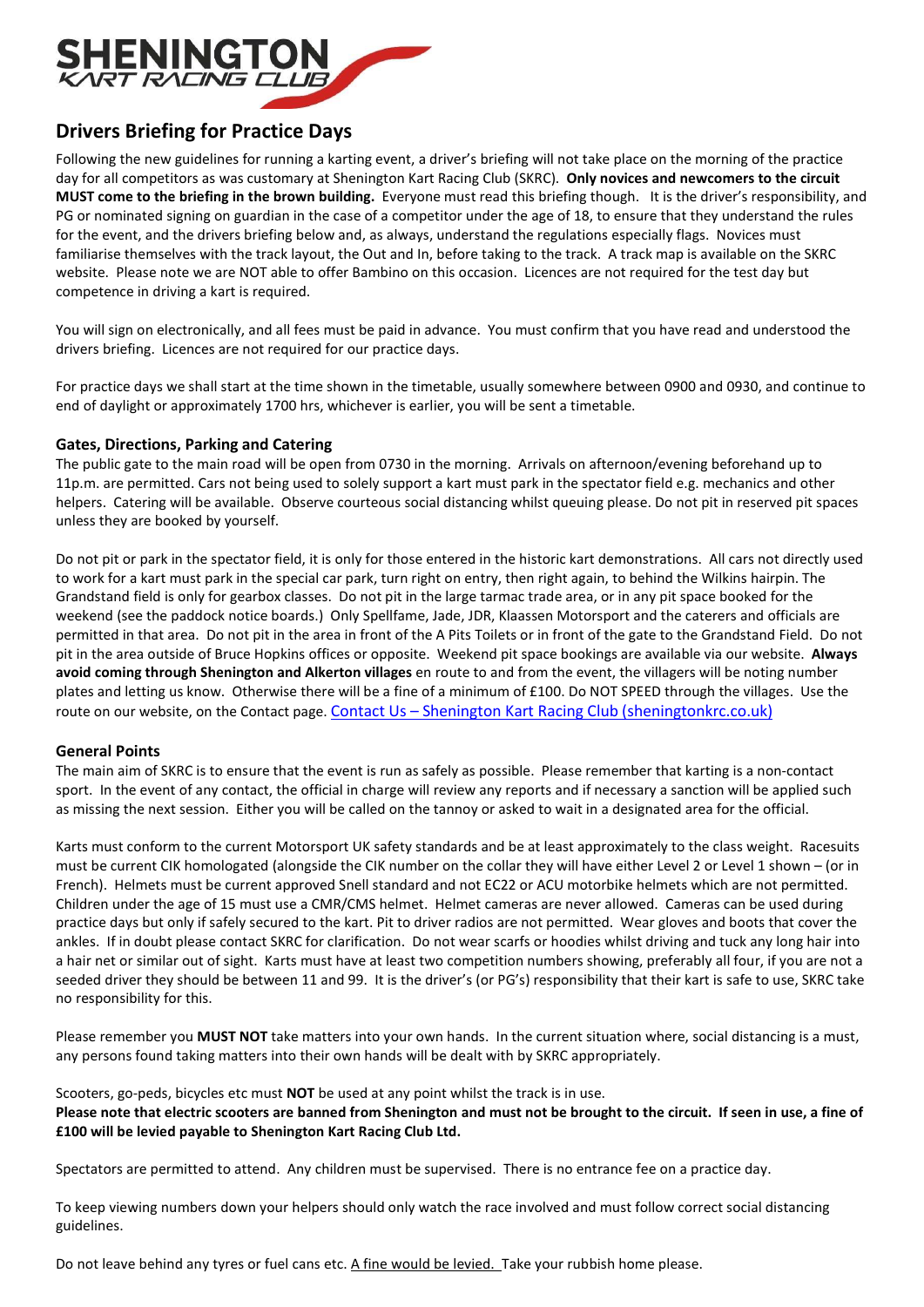Announcements will be made by tannoy.

## Race with Respect – very important

Shenington totally observes the Race with Respect guidelines and that means NO SIGNALLING to drivers from the side of the track please. The other Race with Respect guidelines are appended to the regulations on the website.

## Specific Covid-19 related rules

If in doubt or have tested for COVID within the last 5 days, do not attend.

A one-way system will be in operation around the paddock and in buildings and will be marked on the floor. Please always follow this system.

The wearing of face masks is strongly recommended inside the upper offices and the signing on room. A face covering means a tight fitting covering. If an official asks you to don a face mask please comply.

All teams must bring a first aid kit to enable them to deal with minor injuries.

Track walks are permitted so long as back ten minutes prior to track activity. Note that dogs are never allowed on the circuit, but are permitted in the paddock if under control and on a lead or in an enclosed vehicle. Please be responsible and clean up any mess.

Should any member person attending feel unwell and exhibit any symptoms of Covid-19 they must inform the organisers of the meeting immediately and leave the venue.

## Engine Starts

We will not be permitting engine starts other than on the dummy grid preparatory to going out in an session, then it can be started when the chequer flag is displayed. Honda Cadets can start and tickover during the previous session but the kart must be on the ground with the driver seated. No lifting of rear wheels. If you absolutely have to try an engine prior to the following session or see the grid marshal regarding a short test start no longer than 10s. SKRC do NOT allow engine starting in the pits / paddock or your awning otherwise there will be fine of £50. No driving of karts in the paddock area

## Session Starts

Sessions will be in class order as per the timetable issued with final instructions. Sessions are usually between 7 and 9 minutes duration but depend on the number of classes present and may be shortened. Please ensure you get to the grid with plenty of time, and check in case a session is cancelled and you need to go up earlier than the approximate timetable. Only one mechanic is permitted per kart on the dummy grid. Children are not allowed in the fenced area, pre-grid or dummy grid unless driving in the next session. No smoking or vaping is allowed in these areas. If you are leaving a trolley in the trolley park, you must do so as quickly as possible and return to your kart. Trolleys must not be left on the dummy grid. Park on the marked spaces and absolutely NOT in herring bone fashion. Please ensure that you leave the dummy grid in a safe manner and in order of the grid parking and ONLY when the green flag at the gate is raised, and the gate is opened, and not before. We are not permitting any pushers or junior incident marshals on the circuit.

## During the session

Please ensure you are familiar with all flag signals and observe the digital sign at the start/ finish line each lap. One of the most important flags to observe is the yellow flag, either stationary or waved. You must not overtake from the point of the yellow flag being displayed until after the incident or a green flag if used and must slow and be prepared to stop. We cannot stress this enough. A list of flag signals is available in the Blue Book which is on various websites, a flag sheet is on www.arks.co.uk

The official in charge may request a black and yellow quartered flag to neutralise the session should there be an incident that requires this, you must slow right down, ensure there is no overtaking, and should close up as per a formation lap. If an incident damages the tyre walls the session may be stopped and depending on the time left may not be re-started.

Remember there may be complete novices in your session, as everyone has to start somewhere, and some may be taking their novice driver ARKS test. Please give them space and overtake safely without crowding them. Novices should display black number plates. Remember practice is not a race, overtake safely and respect the other drivers.

The direct drive (non-gearbox karts) use the first hairpin towards Stratford and the gearbox only use the full circuit. Should a non-gearbox driver overshoot the hairpin you MUST not turn around and come back, you must take the gearbox hairpin and safely and slowly with hand up re-join the session on the other side.

Working on karts trackside is not permitted. If the kart doesn't start by the time of the line across the track, drag it back to the dummy grid and obey official's instructions. You are allowed to come up the "Chicken Run" keep left to the marked boxes, and repair or adjust at the front of the brown building before re-joining. If the kart enters the collecting area, it cannot return to the track. You would be black-flagged.